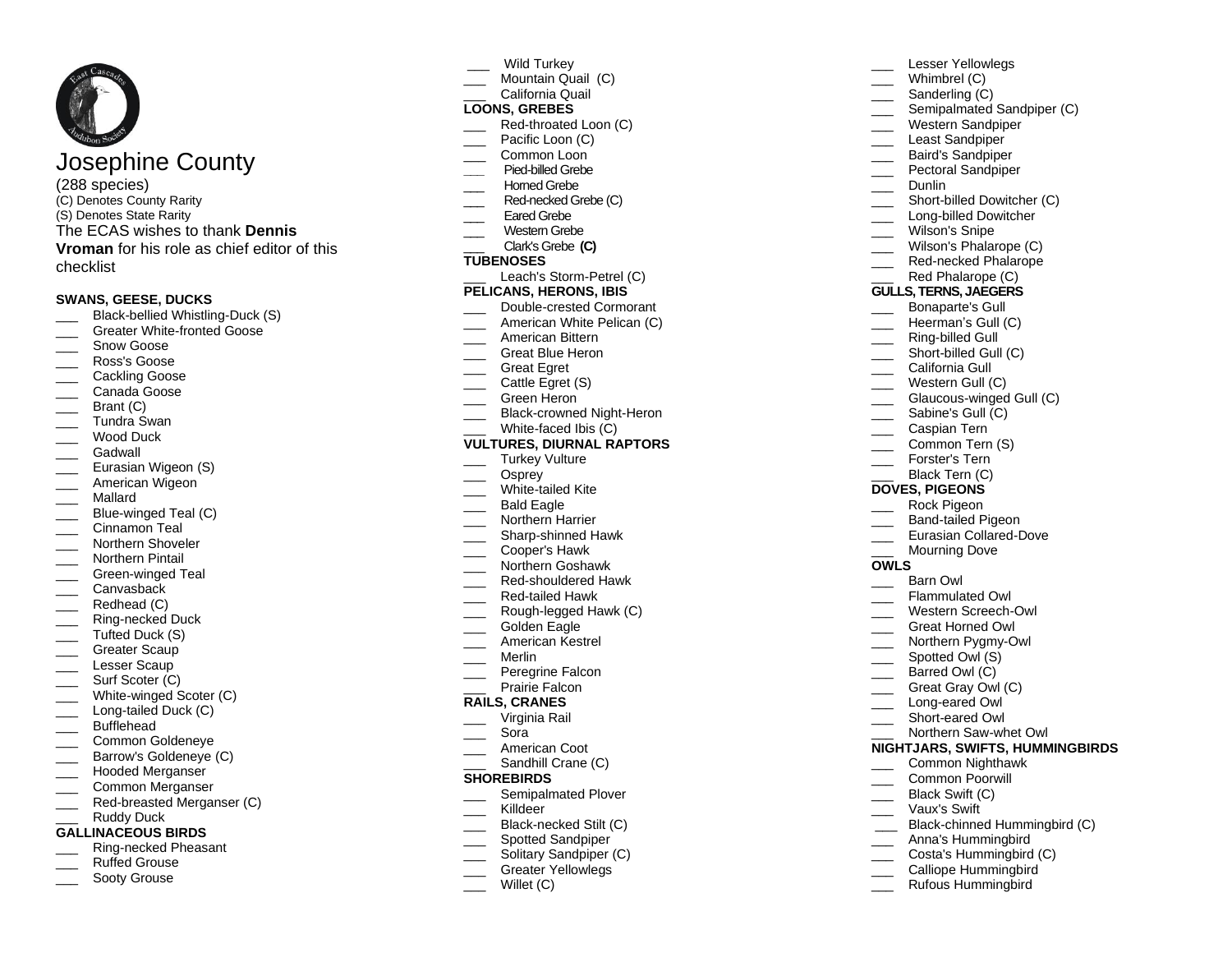# Allen's Hummingbird (C) **KINGFISHERS, WOODPECKER S**

- \_\_\_ Belted Kingfisher
- Lewis's Woodpecker
- Acorn Woodpecker
- \_\_\_ Yellow -bellied Sapsucker (S)
- \_\_\_ Red -naped Sapsucker (C)
- \_\_\_ Red -breasted Sapsucker
- Nuttail's Woodpecker (S)
- Downy Woodpecker
- Hairy Woodpecker
- \_\_\_ White -headed Woodpecker
- \_\_\_ Black -backed Woodpecker (C)
- Northern Flicker
- Pileated Woodpecker

#### **FLYCATCHERS**

- \_\_\_ Olive -sided Flycatcher
- \_\_\_ Western Wood Pewee
- Willow Flycatcher
- $\overline{\phantom{a}}$ Hammond's Flycatcher
- \_\_\_\_ Gray Flycatcher (C)
- Dusky Flycatcher
- \_\_\_ Pacific -slope Flycatcher
- Black Phoebe
- Sav's Phoebe
- \_\_\_ Ash -throated Flycatcher
- Western Kingbird
- Eastern Kingbird (C)
- 

# **SHRIKES, VIREOS**

- Loggerhead Shrike (C)
- \_\_\_ Northern Shrike
- \_\_\_ Cassin's Vireo
- Hutton's Vireo
- Warbling Vireo
- \_\_\_ Red -eyed Vireo (C)

# **CORVIDS, LARKS, SWALLOW S**

- Canada Jay
- Steller's Jav
- Blue Jav (S)
- \_\_\_ California Scrub -Jay
- \_\_\_ Clark's Nutcracker
- \_\_\_ Black -billed Magpie (C)
- $\overline{\phantom{a}}$ American Crow
- Common Raven
- $\overline{\phantom{a}}$ Horned Lark (C)
- Purple Martin (C)
- Tree Swallow
- \_\_\_ Violet -green Swallow
- \_\_\_ Northern Rough -winged Swallow
- Bank Swallow (C)
- Cliff Swallow
- Barn Swallow

# **CHICKADEES, BUSHTITS, NUTHATCHES,**

- **CREEPERS**
- \_\_\_ Black -capped Chickadee
- \_\_\_ Mountain Chickadee
- \_\_\_ Chestnut -backed Chickadee
- \_\_\_ Oak Titmouse
- \_\_\_ Bushtit
- \_\_\_ Red -breasted Nuthatch
- \_\_\_ White -breasted Nuthatch
- Pygmy Nuthatch (C)
- \_\_\_ Brown Creeper
- 
- **WRENS, DIPPERS, KINGLETS, GNATCATCHERS**

Northern Parula (S) Wilson's Warbler \_\_\_ Yellow -breasted Chat Western Tanager

\_\_\_ Green -tailed Towhee Spotted Towhee California Towhee \_\_\_ Chipping Sparrow \_\_\_ Clay - colored Sparrow (S) \_\_\_\_ Brewer's Sparrow (C) Vesper Sparrow Lark Sparrow \_\_\_ Black -throated Sparrow (C) Savannah Sparrow \_\_\_ Grasshopper Sparrow (C) Fox Sparrow Song Sparrow Lincoln's Sparrow Swamp Sparrow (C) \_\_\_ White -throated Sparrow Harris's Sparrow (S) \_\_\_ White -crowned Sparrow \_\_\_ Golden -crowned Sparrow \_\_\_ Dark -eyed Junco

**LONGSPURS, GROSBEAKS, BUNTINGS** Lapland Longspur (S) \_\_\_ Rose -breasted Grosbeak (S) \_\_\_ Black -headed Grosbeak Lazuli Bunting \_\_\_ Indigo Bunting (S) Dickcissel(S)

*BLACKBIRDS, GRACKLES, ORIOLES*

\_\_\_ Red -winged Blackbird \_\_\_ Tricolored Blackbird \_\_\_ Western Meadowlark \_\_\_ Yellow -headed Blackbird (C)

\_\_\_ Rusty Blackbird (S) \_\_\_ Brewer's Blackbird \_\_\_ Great -tailed Grackle (C) \_\_\_ Brown -headed Cowbird \_\_\_ Hooded Oriole ( S ) Bullock's Oriole **FINCHES, HOUSE SPARROW** \_\_\_ Gray -crowned Rosy -Finch (C)

\_\_\_ Pine Grosbeak (C) Purple Finch Cassin's Finch \_\_\_ House Finch Red Crossbill Pine Siskin \_\_\_ Lesser Goldfinch American Goldfinch Lawrence's Goldfinch

**SPARROWS**

- Rock Wren (C)
- Canvon Wren (C)
- Bewick's Wren<br>House Wren
- 
- Pacific Wren
- Marsh Wren
- 
- American Dipper<br>Golden-crowned Kinglet
- 
- \_\_\_ Ruby -crowned Kinglet
- \_\_\_ Blue -gray Gnatcatcher

#### **THRUSHES**

- Western Bluebird
- \_\_\_ Mountain Bluebird
- \_\_\_ Townsend's Solitaire
- Swainson's Thrush<br>Hermit Thrush
- 
- American Robin
- Varied Thrush

#### **WRENTITS, MIMIDS**

\_\_\_ Wrentit

 $\overline{\phantom{a}}$ 

 $\overline{\phantom{a}}$ 

 $\overline{\phantom{a}}$ 

- Gray Catbird (C)
- Northern Mockingbird (S)
- Sage Thrasher (C)
- California Thrasher (S)

# **STARLING, PIPITS, WAXWINGS, PHAINOPEPLA**

- \_\_\_ European Starling
- \_\_\_ Red -throated Pipit (S)
- American Pipit
- Cedar Waxwing
- Phainopepla (S)

#### **WARBLERS, TANAGERS**

- \_\_\_ Blue -winged X Golden -winged Warbler (S) )
- \_\_\_ Black -and -White Warbler (S)

\_\_\_ Orange -crowned Warbler

Northern Waterthrush (C) MacGillivray's Warbler ) Kentucky Warbler (S)

Common Yellowthroat

Nashville Warbler

Tennessee Warbler (S)

Yellow Warbler \_\_\_ Yellow -rumped Warbler \_\_\_ Black -throated Gray Warbler \_\_\_ Townsend's Warbler Hermit Warbler Ovenbird (S)